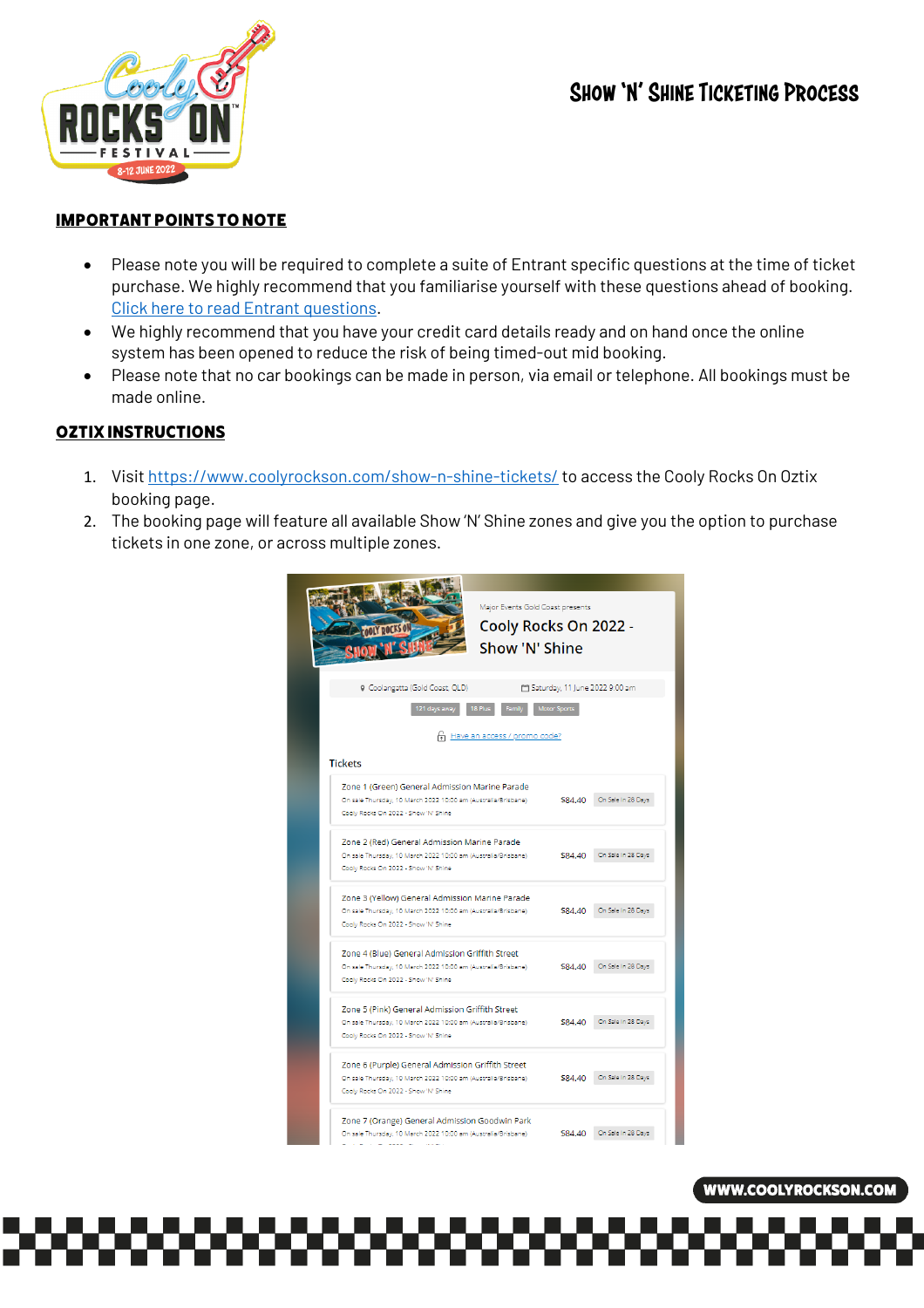

3. To select the quantity of tickets you would like to purchase in each zone, click the drop-down arrow on the right-hand side of the ticket type you would like to purchase. Once you've selected all of your tickets click 'continue'.

| Major Events Gold Coast presents<br>Cooly Rocks On 2022 -<br>Show 'N' Shine                      |  |  |
|--------------------------------------------------------------------------------------------------|--|--|
| 9 Coolangatta (Gold Coast, QLD)<br>Saturday, 11 June 2022 9:00 am                                |  |  |
| 10B days away<br><b>Motor Sports</b><br><b>Festivals</b><br>18 Plus<br>Family                    |  |  |
| A Have an access / promo code?                                                                   |  |  |
| <b>Tickets</b>                                                                                   |  |  |
| Zone 1 (Green) General Admission Marine Parade<br>\$84.4<br>Cooly Rocks On 2022 - Show 'N' Shine |  |  |
| <b>CONTINUE - \$84.40</b><br><b>Price includes booking fees.</b>                                 |  |  |

- 4. The next screen will give you the option to 'add on' the 2022 Entrant T-Shirt or Polo. As per previous instructions, click the drop-down arrow on the right-hand side of the t-shirt type you would like to purchase and then click 'GET TICKETS'.
- 5. The next screen will ask you to complete your personal details, registration information and your payment details. Please ensure you click and read the events Terms and Conditions whilst on this screen. Once all details are completed, click 'Place order'.

| Details                                                                | Cooly Rocks On 2022 -<br>Show 'N' Shine                       |         |
|------------------------------------------------------------------------|---------------------------------------------------------------|---------|
| First Name                                                             |                                                               |         |
| Last Name                                                              |                                                               |         |
| F-mail                                                                 | <b>9 Coolangatta</b><br>Saturday, 11 June 2022<br>at 9:00 am  |         |
| Mobile Number                                                          | 1 x Zone 1 (Green) General \$84.40<br>Admission Marine Parade |         |
|                                                                        | Subtotal                                                      | \$84.40 |
| Date of Birth                                                          | Delivery                                                      | \$0.00  |
| <b>YYYY</b><br><b>MM</b><br><b>DD</b>                                  | <b>Refund Protection</b>                                      | ٠       |
| Gender<br>$\check{ }$                                                  | <b>TOTAL</b>                                                  | \$84.40 |
| Would you like to stay up-to-date with the latest Cooly Rocks On news? |                                                               |         |
| v                                                                      |                                                               |         |